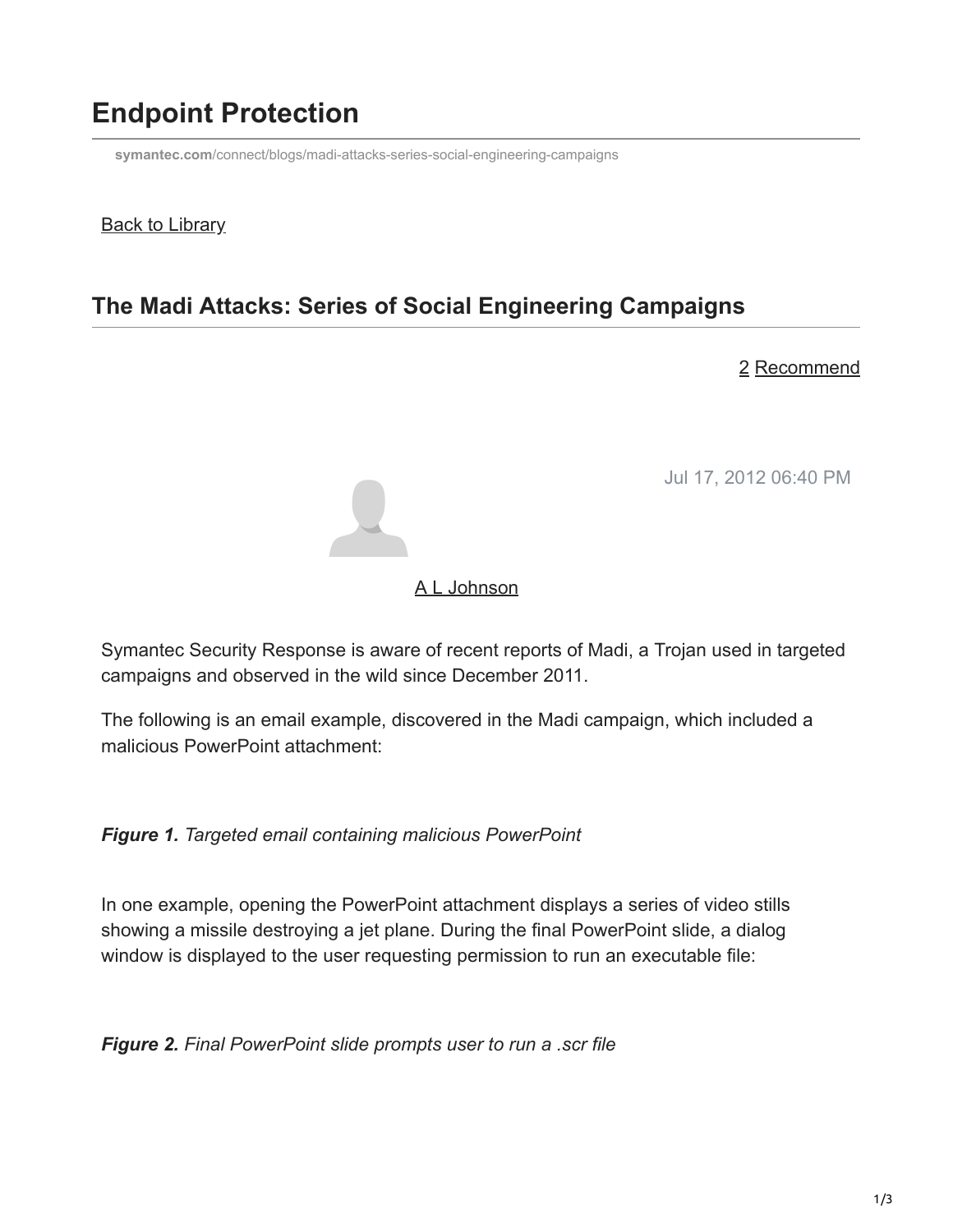Symantec detects this malicious executable as [Trojan.Madi](http://www.symantec.com/security_response/writeup.jsp?docid=2012-071723-0755-99) using the latest LiveUpdate definitions. It is capable of stealing information—including keylogging functionality. The Trojan can also update itself. We have observed Trojan.Madi communicating with command-and-control servers hosted in Iran and, more recently, Azerbaijan.

Targets of the Madi campaign appear to be all over the spectrum but include oil companies, US-based think tanks, a foreign consulate, as well as various governmental agencies, including some in the energy sector.

#### *Figure 3. Heat map distribution of global Madi infections*

Although Madi has been seen targeting various Middle Eastern countries, it has also been found across the globe from the United States to New Zealand.

#### *Figure 4. Infection percentages of Madi from December 2011 to July 2012*

Where high profile attacks such as Flamer, Duqu, and Stuxnet utilize different techniques to exploit systems—including leveraging zero-day attacks—the Madi attack relies on social engineering techniques to get onto targeted computers.

Targets like Iran, Israel, and Saudi Arabia might suggest involvement of a nation state, however our research has not found evidence that this is the case. Instead, the current research indicates these attacks are being conducted by an unknown Farsi-speaking hacker with a broad agenda.

**Update [July 18, 2012]** - Distribution map (Figure 3) and pie chart (Figure 4) updated to reflect telemetry data.

**Statistics** 

0 Favorited

0 Views

0 Files

0 Shares